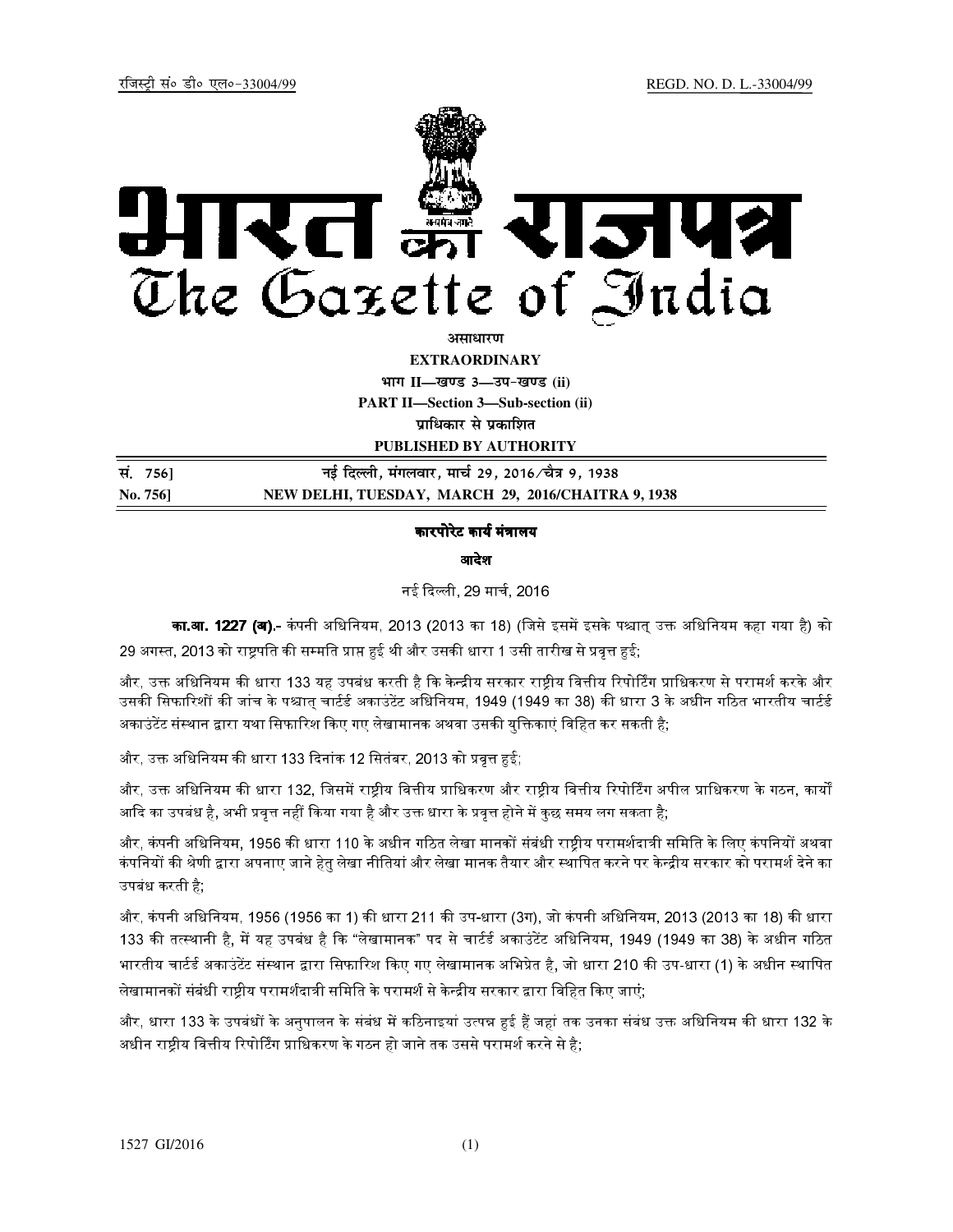और, के:;ीय सरकार ने, लेखामानकB संबंधी रा-ीय परामश
दाPी सिमित क. िसफा<रशB के आधार पर कं पनी (भारतीय लेखा मानक) नियम, 2015 जारी किए हैं जो 1 अप्रैल, 2015 से प्रभावी हुए और भारत के राजपत्र, असाधारण, भाग- II, खंड-3, उपखंड (i), तारीख 19 फरवरी, 2015 में अधिसूचना संख्या सा.का.नि.111(अ), तारीख 16 फरवरी, 2015 द्वारा प्रकाशित हुआ;

अब, इसलिए केन्द्रीय सरकार, कंपनी अधिनियम, 2013 (2013 का 18) की धारा 470 की उप-धारा (1) द्वारा प्रदत्त शक्तियों का प्रयोग करते हए उक्त कठिनाइयों को दूर करने के लिए निम्नलिखित आदेश करती हैं, अर्थात् –

1. **संसिप्त नाम और प्रारंभ .-**(1) इस आदेश का संक्षिप्त नाम कंपनी (कठिनाइयां दर करना) दसरा आदेश, 2016 है।

(2) यह आदेश 01 अप्रैल, 2015 से लागू हुआ माना जाएगा।

2. कंपनी अधिनियम, 2013 (जिसे इसमें इसके पश्चात् उक्त अधिनियम कहा गया है) की धारा 135 में निम्नलिखित परंतुक अंत:स्थापित किया जाएगा, अर्थात –

"परंतु यह कि केन्द्रीय सरकार, कंपनी अधिनियम, 2013 (2013 का 18) की धारा 132 के अधीन राष्ट्रीय वित्तीय रिपोर्टिंग प्राधिकरण गठित होने तक कंपनी अधिनियम, 1956 (1956 का 1) की धारा 210क के अधीन गठित लेखामानकों संबंधी राष्ट्रीय परामर्शदात्री समिति से परामर्श करके और उसकी अनुसंशाओं की जांच के पश्चात् चार्टर्ड अकाउंटेंट अधिनियम, 1949 (1949 का 38) की धारा 3 के अधीन गठित भारतीय चार्टर्ड अकाउंटेंट संस्थान द्वारा यथाअनुसंशित लेखामानक अथवा उसकी युक्तिकाएं विहित कर सकती है।"

[फा.सं.17/45/2015-सीएल-V]

अमरदीप सिंह भाटिया, संयक्त सचिव

# **MINISTRY OF CORPORATE AFFAIRS**

## **ORDER**

#### New Delhi, the 29th March, 2016

 **S.O. 1227(E). –** Whereas, the Companies Act, 2013 (18 of 2013) (hereinafter referred to as the said Act) received the assent of the President on 29th August, 2013 and section 1 thereof came into force on the same date;

And, whereas, section 133 provides that the Central Government may prescribe the standards of accounting or any addendum thereto, as recommended by the Institute of Chartered Accountants of India, constituted under section 3 of the Chartered Accountants Act, 1949 (38 of 1949), in consultation with and after examination of the recommendations made by the National Financial Reporting Authority;

And, whereas, section 133 of the said Act, has come into force with effect from  $12<sup>th</sup>$  September, 2013;

And, whereas, section 132 of the said Act, which provides for constitution, functions etc. of the National Financial Reporting Authority and National Financial Reporting Appellate Authority, has not been brought into force and it may take some time to bring said section into force;

And, whereas, the National Advisory Committee on Accounting Standards, constituted under section 210A of the Companies Act, 1956 provides for advising the Central Government on the formulation and laying down of accounting policies and accounting standards for adoption by companies or class of companies;

And, whereas, sub-section (3C) of section 211 of the Companies Act, 1956 (1 of 1956) which corresponds to section 133 of the Companies Act, 2013 (18 of 2013) provides that the expression "accounting standards" means the standards of accounting recommended by the Institute of Chartered Accountants of India constituted under the Chartered Accountants Act, 1949 (38 of 1949), as may be prescribed by the Central Government in consultation with the National Advisory Committee on Accounting Standards established under sub-section (1) of section 210A;

And, whereas, difficulties have arisen regarding compliance with the provisions of section 133 in so far as they relate to consultation with National Financial Reporting Authority till the period it is duly constituted under section 132 of the said Act;

And, whereas, on the basis of the recommendations of the National Advisory Committee on Accounting Standards, the Central Government issued the Companies (Indian Accounting Standards) Rules, 2015 with effect from 1<sup>st</sup> April, 2015 vide notification number G.S.R.  $111(E)$  dated the  $16<sup>th</sup>$  February, 2015 published in the Gazette in India, Extraordinary, Part-II, Section 3, Sub-section (i) dated the  $19<sup>th</sup>$  February, 2015;

Now, therefore, in exercise of the powers conferred by sub-section (1) of section 470 of the Companies Act, 2013 (18 of 2013), the Central Government hereby makes the following Order to remove the above said difficulties, namely:-